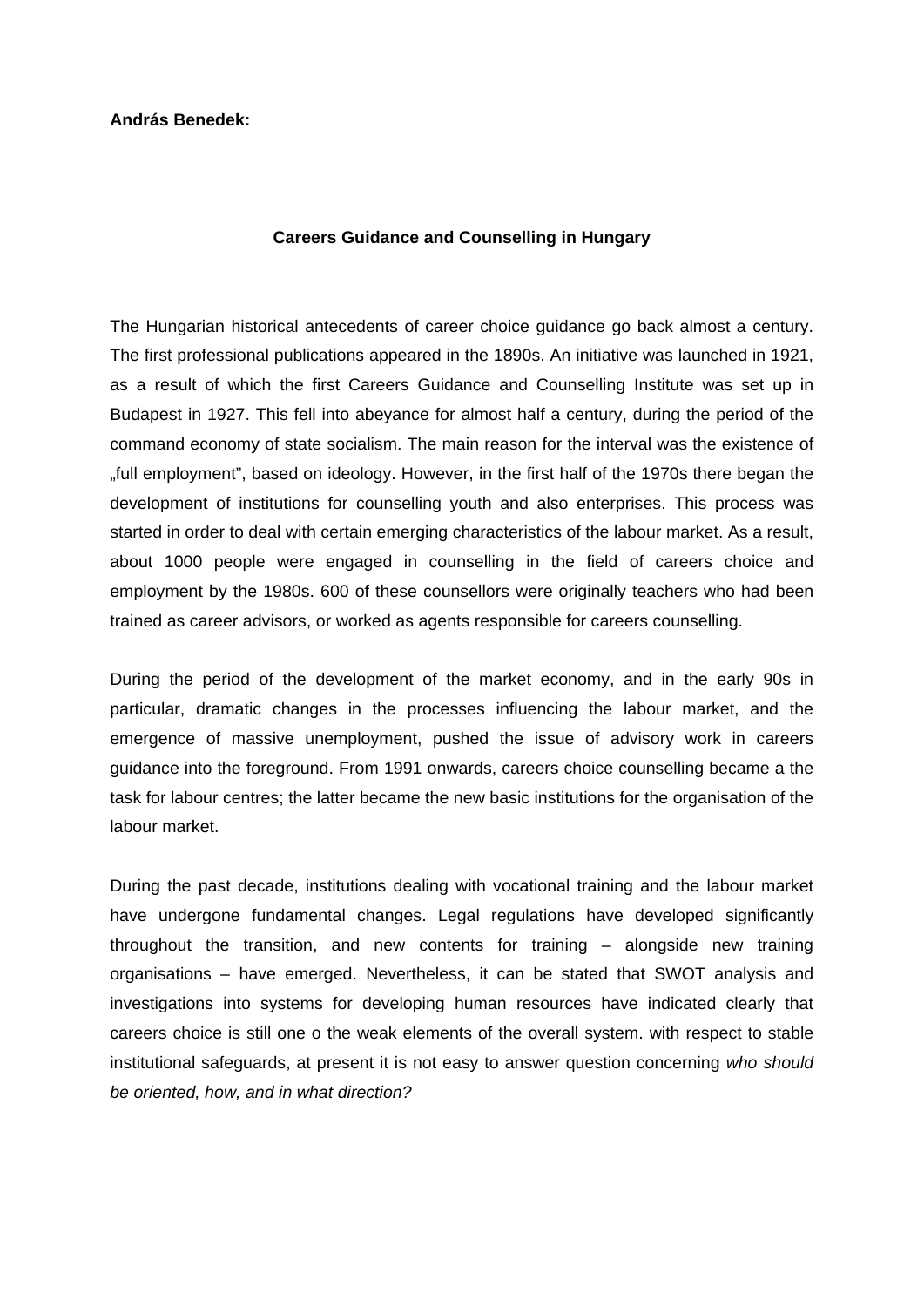The major challenges are the following:

- the state is responsible for he young and should make efforts to safeguard access to training and jobs,
- it is a basic task of the institutional system of careers guidance to give realistic information about the labour market,
- the task of presenting a full range of actual possibilities for training should also be asserted in the school system,
- networks and the use of Internet offer new technical facilities for communication,
- continuous change should be allowed to evolve in a flexible way.

The Hungarian situation is more or less identical with the one which has emerged in all the Central East European (CEE) countries. It can be stated that the processes of transition are reaching their completion. In Hungary privatisation has been almost entirely completed and employment is also growing due to economic growth. Given these facts, it has become clear that access to training has become broad-based. Hungarian government policy also considers human resources as comprising a highly important factor. The essence of this policy is that is extends over education and training, and it should be given particular emphasis in secondary and higher education respectively; investing in human resources represents a specific new value, as the government strives to harmonise the interests of the economy with those of the society.

Characteristics of Hungarian careers guidance

- Career choice in primary schools is directly assisted by the form masters, and agents responsible for careers guidance. Based on the respective activities of the former, parents and pupils are given advice on careers choice, professions, relevant training centres and "open days". "Training exchanges" are organised and as much information as possible is provided. The counselling institutions and secondary schools annually summarise possibilities in further education in publications. These outline the particular types of job that can be considered given the possession of particular qualifications, as well as specific requirements according to subjects. Occasionally schools publish information on the Internet (on their home pages) which can influence the choice of a training institution for a particular career.
- *Activities promoting careers choice during secondary schooling are* basically limited to grammar schools. Occasionally help is offered in connection with career "correction" by pointing out alternative institutions of professional education and vocational technical training. These decisions are generally based on more concrete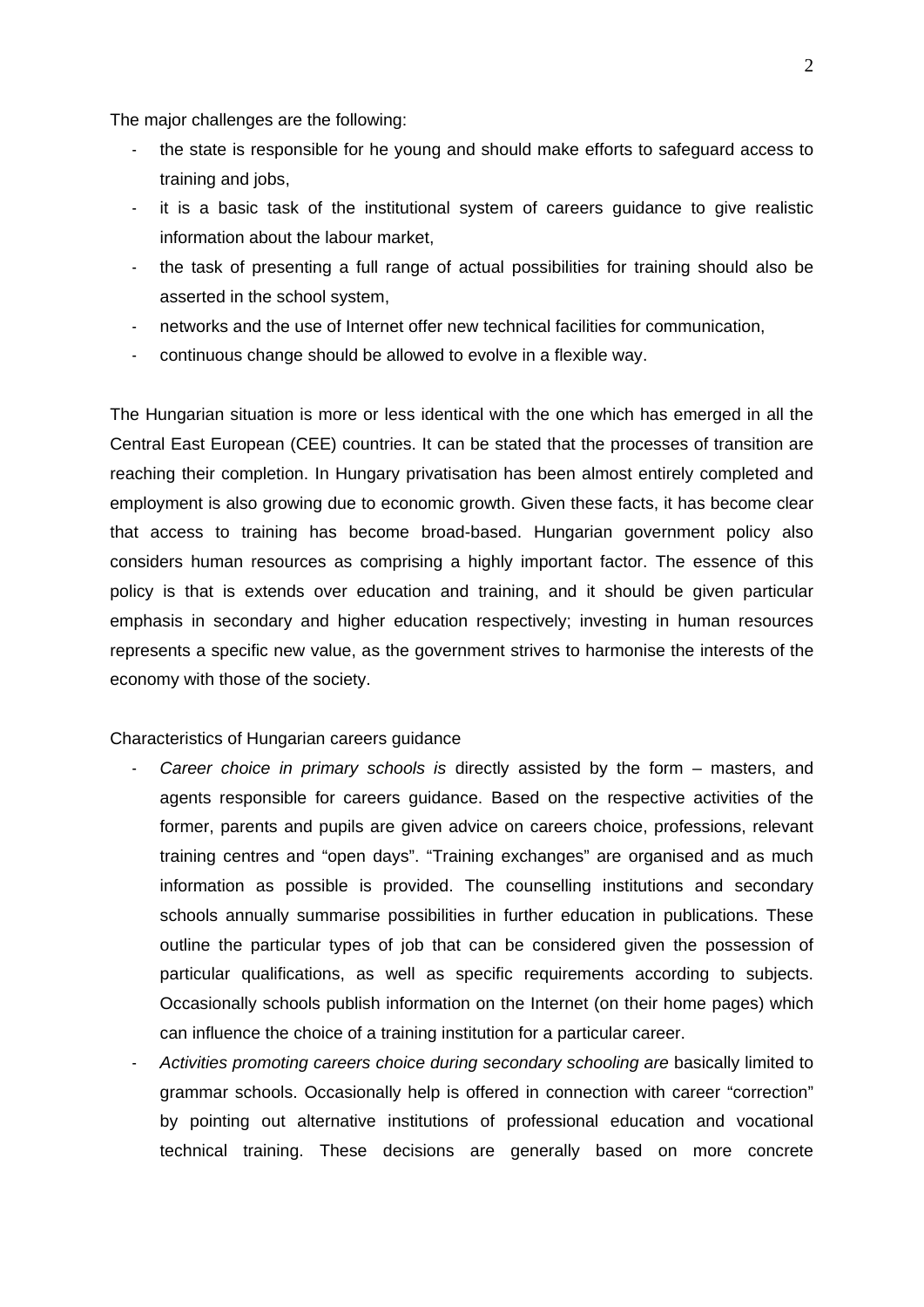considerations than those made in primary schools; this is primarily due to the greater "maturity" of the pupils. This work is assisted by specialist pedagogical services.

- The subject of "Careers guidance" (included in the National Basic Curriculum, and to be introduced in grades 7-10 of the public education system) has been a major step ahead in the *work of primary and secondary schools with respect to the promotion of careers choice.* This subject is part of the cultural area: "Lifestyle, Way of Life…". This concerns the psychological components of successful career choice and the respective areas of skills related to the careers available on the labour market. In view of the act that, so far, the new curriculum has been introduced in only 40% of schools, the teaching skills for providing careers orientation are not yet in evidence everywhere. Measures have been taken to elaborate framework curricula and to introduce gradually new textbooks.
- Vocational training programmes for young people that have been in progress for a number of years with the support of World Bank also promote careers guidance activities in professional schools.

Hungarian involvement in the World Bank project (1998-2001) entitled "Development of Human Resources" has resulted in favourable changes in the training profile of schools. Furthermore, the number of marketable professions has increased, and the skills of teachers with respect to knowledge of the labour market have become stronger:

- According to the stipulations of Act on professional training (1993), the National Council of Professional Training (Hungarian abbreviation: OSZT) is to supervise annually the changes of employment opportunities facing career entrants with professional qualifications; furthermore, taking into consideration those experiences, the Council may recommend to schools that their structure of training be restructured accordingly. This exploratory, analytical and advisory work may greatly contribute to the elimination of unemployment among school leavers and actually enhance their chances of finding suitable employment.
- The activities of county labour centres and branch offices which promote career orientation and the choice of a career of profession – have become more dynamic, particularly among the young. This is as a result o the promulgation of Government resolution (1995).
- The labour organisation offers special information to the young (on careers choice, the labour market, training extensions training, and employment). It also organises individual and group programmes, and carries out thematic counselling related to work, careers, job-seeking and rehabilitation. Its organisational framework is as follows: clubs for job seekers, specialist psychological services provided at county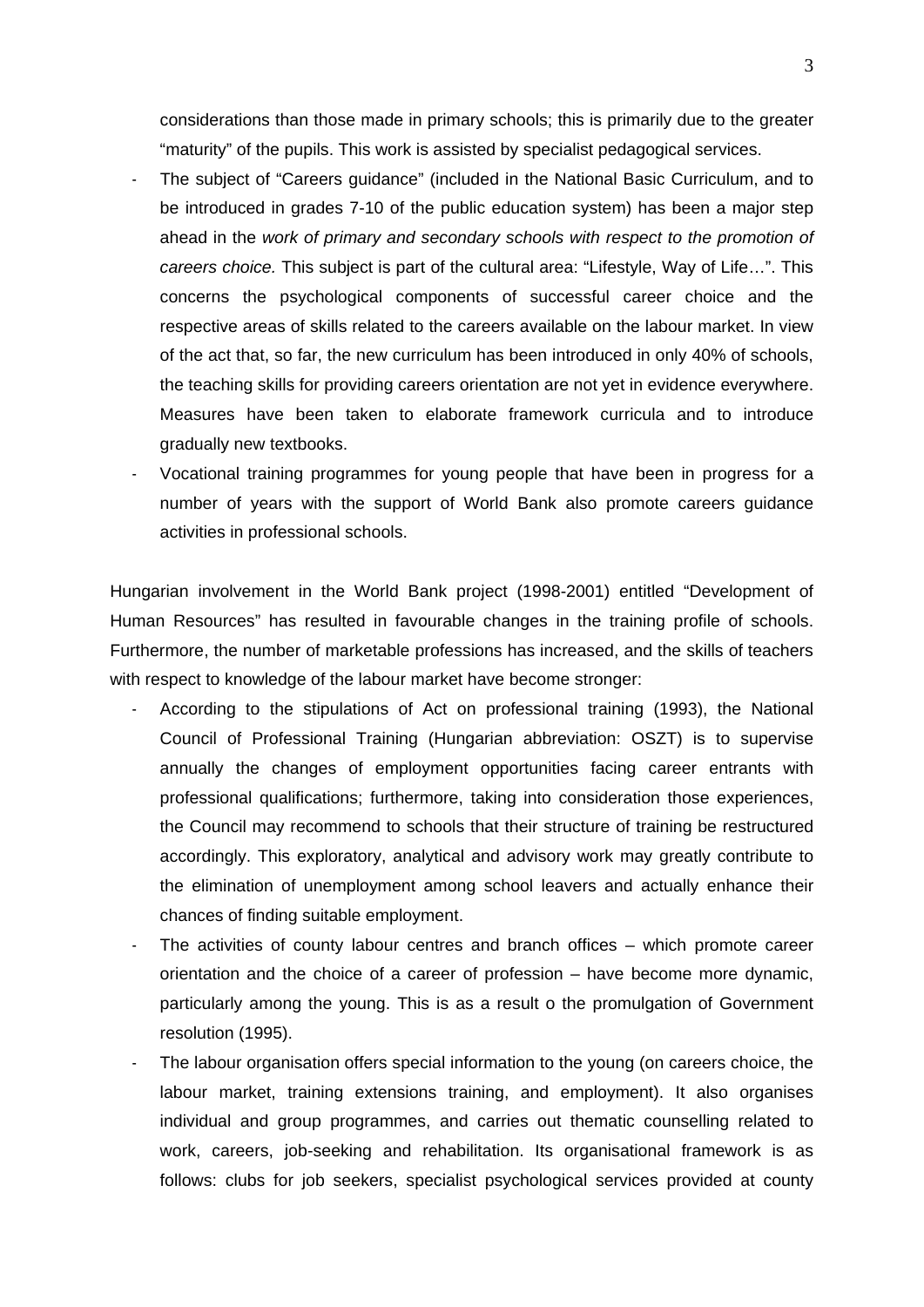level, and also services provided by Occupational Information and Counselling in the large cities. The efficiency of the activities done within these frameworks has so far not been subjects to a thorough investigation.

In the employment and careers counselling activities of the organisation of the labour market, there are special computer programmes. These promote career choice, career correction, and the development of self-knowledge ("Choices" is such a programme). These programmes have been successfully employed in combination with traditional procedures (e.g. with personal advice, psychological test, stc.). These methods are served by an objective-technical background which has evolved through targeted development, i.e. an FIT media library, which contains video films presenting careers, and information folders on the various occupation and professions.

With these services the labour organisation also supports training which assists directly in acquiring qualifications which correspond to the demands of the labour market and employment.

- With the financial support of the *Employment Fund*, professional careers choice for a were set up in Budapest and in the counties to promote and coordinate this activity. Representatives of schools, parents associations, pupils and employers (chambers) participate in their work. On the basic of the work they have carried out so far, it certainly appears that this organisational is a step ahead in the arrangement of tasks involving joint responsibility. Furthermore, it offers increased opportunities for more efficient activity, and makes much better use of benefits of the organisations involved.
- *Organisations of professional training which promote employment are:* schools offering vocational training, regional centres which develop and train the labour force, educational enterprises and non-profit organisations and institutions (including the ecclesiastic ones). These are becoming increasingly capable of presenting the skilled activities of careers orientation and correction. For participants in training which promotes employment – mostly the unemployed – there are programmes of professional careers orientation and catching up. There is also training for the labour market which is part of the professional training; this is supported by the respective part of the Labour Market Fund. Today these programmes are already taking place in practice in all training institutions, along with the vocational training programme.
- *Though the services offered in the labour market organisation* function continuously as parts of a system, employment and careers counselling is not guaranteed by every branch office. In dealing with clients it is a problem that the officers have relatively little time at their disposal. The technical background also needs development, basically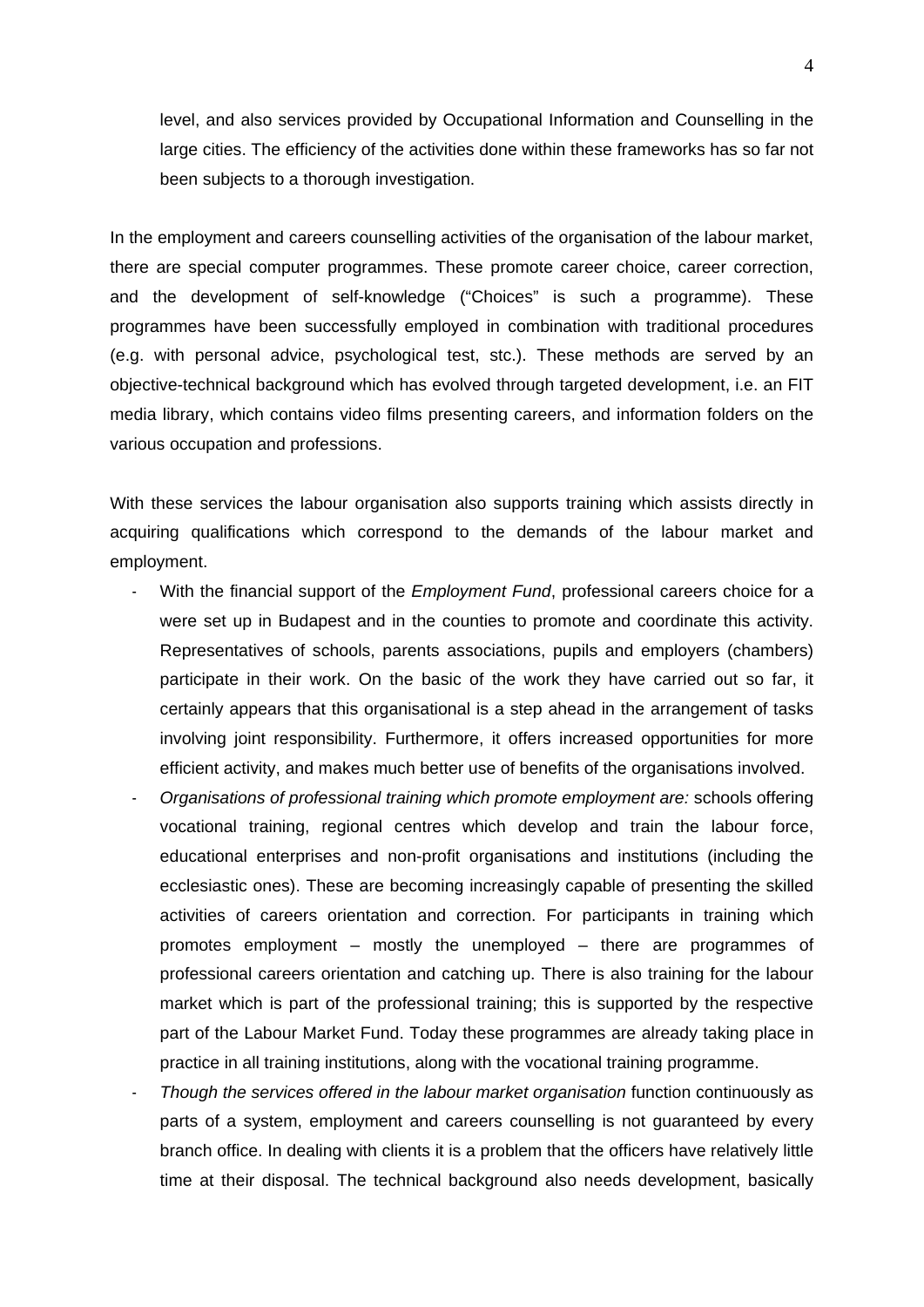because FIT centres only exist in three counties at the moment date; at the same time the contents of the media library (films, folders), adapted with German help, require further extension.

- There are many organisations participating in careers choice activities (e.g. schools, organs of local government, specialist pedagogical services, interest representation associations of parents and pupils, labour organisations, regional centres for the development of labour and training, educational firms, training institutions, chambers of commerce, trade unions, various interest groups, non-profit organisations, and ecclesiastic institutions). However, *these organisations are not familiar with the underlying principles of the professional and methodological work* and the activities are often insufficiently coordinated; consequently their efficiency fails to meets current demands.
- Activities of career correction, carried out among the young and adults, should be performed in training institutions, in regional centres for the development of labour and training, in basic institutions at the respective county and regional levels (e.g. schools), and in institutions which have telecommunications facilities.
- In recent times insufficient attention has been paid to the *extension training programmes of employers and employees.* In such programmes the *special set of tasks of career correction and career building* should also appear when adults participate in professional training and retraining. (Elaboration o the tasks included in this field could be done in cooperation with the professional chambers and organisations of interest representation concerned, such as the National Association of Hungarian Employers and Industrialists).
- The knowledge, experience and skills to assist further education, career choice and correction, to transfer information thematically on the labour market and to implement modern counselling methods are *lacking among some of the experts guiding careers choice (e.g. careers choice agents, form teachers, advisors).* This is certainly a professional problem. A positive change may ensue from the introduction of the postgraduate training of teachers and the operation of in-service training.

The main aim of careers choice and correction activities is that state (e.g. labour market organisations and schools) and other institutional activities should, in the future, be broader in content, more co-ordinated organisationally and thus more efficient; the developments should meet the expectations of the European Union.